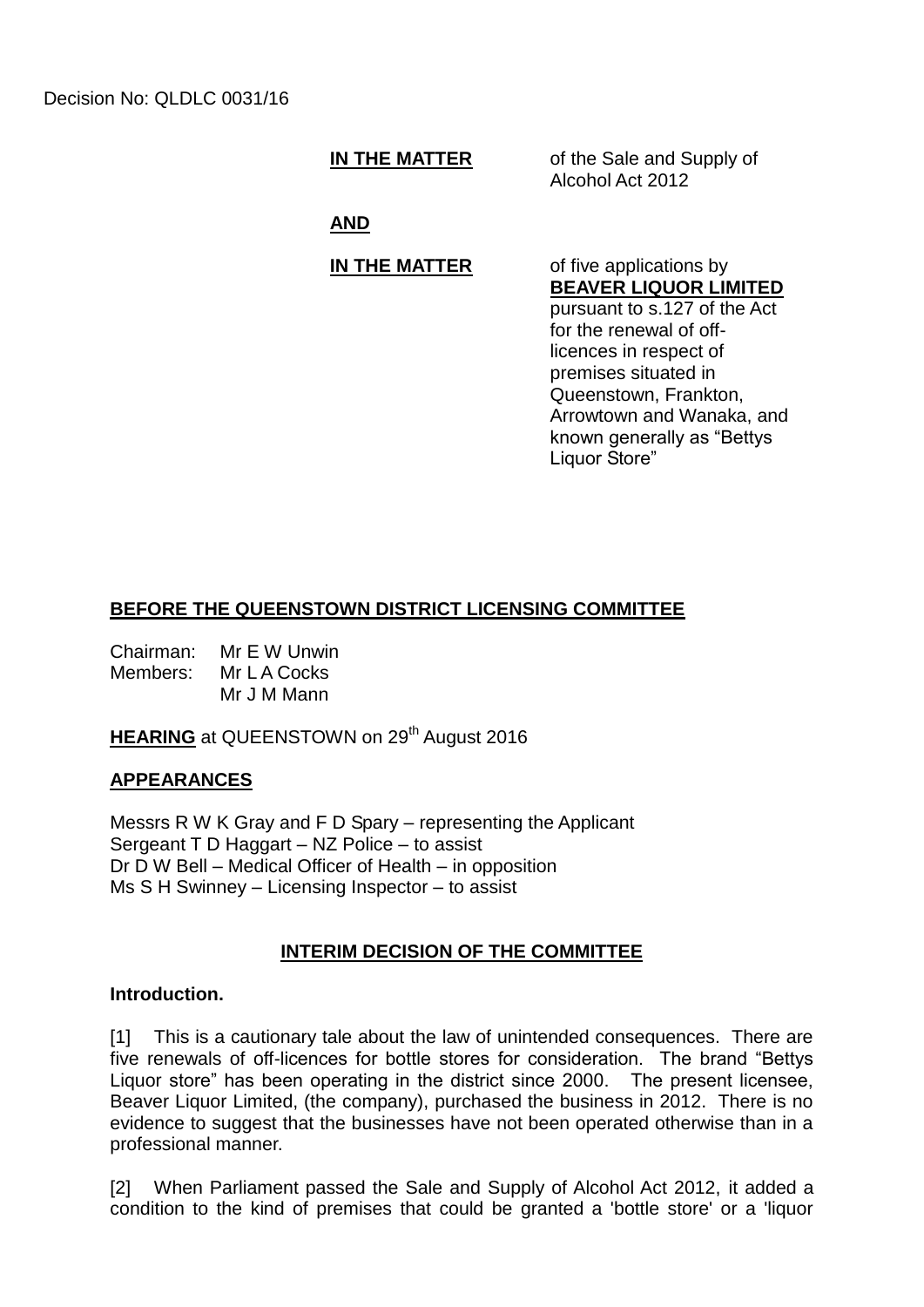store' styled off-licence. (See s.32 (1)(b)). It is now the law that an off-licence may be issued **only** for retail premises where (in our opinion) at least 85% of the annual sales revenue is expected to be earned from the sale of alcohol for consumption somewhere else.

[3] The Act effectively gave Parliament's legislative endorsement for the policy that had been adopted by the Licensing Authority not to licence convenience stores. (See s.36 (a)(c)). It may well be that the thinking behind the 85% requirement was to prevent bottle stores from selling more non-alcohol items, thereby changing the character of the business into the kind of store Parliament did not want licensed. It seems to us that this scenario is likely, given that a further direction to Licensing Committees was given in the new Act preventing Committees from renewing offlicences, unless the premises were premises that qualified for an off-licence under the 85% rule (s.125 (a) of the Act) Accordingly, any bottle store that sold more than 15% of non-alcoholic items was potentially faced with a new legislative pincer movement that could effectively put them out of business.

[4] In the course of writing her report, the Inspector had become aware of a comment made at a previous Committee hearing by a former (and possibly disgruntled) employee, that 'Bettys Liquor stores' were little more than "glorified convenience stores", selling more newspapers and cigarettes than alcohol. As a result of the comment, the Inspector asked the applicant company for its annual sales revenue for each store. Figures from a firm of accountants were duly received along with a letter of explanation.

[5] The figures showed 'gross profits' rather than gross sales revenue. The argument was that because of the high cost of cigarettes (attributable to Government excise and taxes), the top line or gross revenue from the sale of cigarettes and other non-alcohol products ranged anywhere from 16% to 33% of total revenue. In other words the five businesses would all fail the 85% rule, depending on what was meant by the words 'annual sales revenue'.

[6] If the cost of sales including taxation was deducted from the annual revenue, then the percentage figures for non-alcohol products slumped to a range of 9% to 15% over the five stores. If we accepted the gross profit figures we could grant the renewals without further consideration. On the other hand, if we took the view that we needed to rely on the gross revenue (the actual takings from the till), and then the future of the five off-licences was seriously in jeopardy.

[7] Not only that, but the evidence disclosed that Parliament in its May 2016 Budget had set a 10% increase in cigarette tax for the next four years as part of a measure to have New Zealand smoke free by 2025. In other words the problem was not only, not going to go away, it was going to get worse. Given the report from both the Inspector and the Medical Officer of Health, we elected to have the issue determined at a public hearing,

# **The Application.**

[8] The company had taken legal advice on the issue, and when the figures were first released we were given the benefit of the lawyer's opinion. The letter dated 23<sup>rd</sup> June 2016, argued that the Act had not specified how the Committee should calculate 'annual sales revenue.' It was contended on behalf of the company, that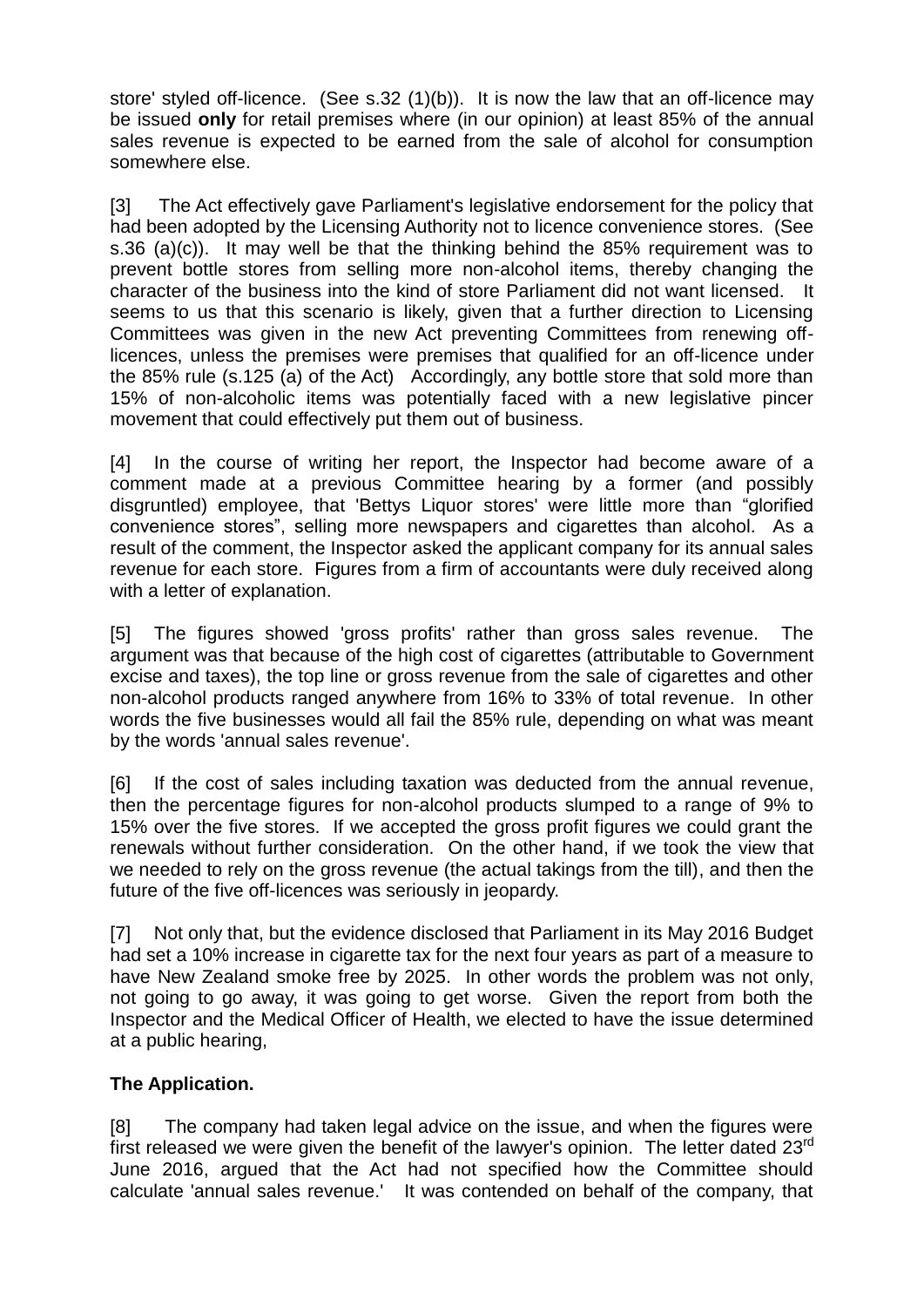we had a discretion in the matter. Indeed it was suggested that the omission to define annual sales revenue, was in sharp contrast to the clear and specific direction given to the Committee on how it must calculate 'annual sales revenue' when assessing whether a business qualified as a grocery or not. (see Regulation 12 of the Sale and Supply of Alcohol Regulations 2013).

[9] It was also argued that if we found against the company, then this would be a perverse outcome which would mean that the company would then have to increase its gross revenue from alcohol sales in order to meet a "narrow" interpretation of the Act, and one which could arguably be inconsistent with the object of the Act. Counsel then went on to argue that if we did not consider that 'annual sales revenue' could be interpreted in this way, then we should have regard to s. 35 of the Act, and issue a licence on the grounds that alcohol would be an appropriate complement to goods of the kind sold in the shop (i.e. cigarettes and newspapers). In summary, we were urged to adopt net revenue percentages rather than gross revenue percentages in order to produce a result that might be consistent with the Act's object.

[10] At the hearing we received submissions and argument from Mr R W K Gray (Chairman of the company's board) and Mr F D Spary (Managing Director). Both have an extensive involvement in the industry. They sought confidentiality in respect of the company's turnover and margins, and we made an order under s. 203(5) and (6) of the Act. The company's representatives suggested that the hearing had been brought about solely as a result of the objection from the Medical Officer of Health, and questioned his right to object and appear, given that initially there were no matters in opposition raised by him.

[11] It was contended that the range of products other than alcohol had reduced over a period of time, and now consisted of such items as non -alcoholic drinks, tobacco, bar accessories (bottle openers, plastic cups and the like), phone cards and ice. They argued that the Committee had discretion as to how it interpreted the threshold for sales revenue compliance, or even whether the threshold was relevant, and re-iterated that the Act was not specifically prescriptive, as to how threshold revenue is assessed for retail stores as opposed to grocery stores where there is a high level of detail.

[12] The representatives referred to a Departmental Report that had been prepared for the Justice and Electoral Committee of Parliament in July 2011 when the Act was being considered, and which addressed the proposal to establish the 85% threshold in this way:

> *The purpose of the 85% threshold is to limit the ability for stores that were granted an off-licence on the basis that they would be a specialist alcohol retailer (with the associated right to sell spirits and spirit-based drinks) to diversify into other goods, contrary to the policy intention. The 85% threshold allows for the sale of a small proportion of complementary goods, which provides convenience for customers, while ensuring that the original basis for the grant of the licence is not eroded by inappropriately altering the core nature of the business.*

[13] They argued that rather than diversify, they had reduced their range of nonalcohol goods, although tobacco has been sold with the alcohol since 2000, when the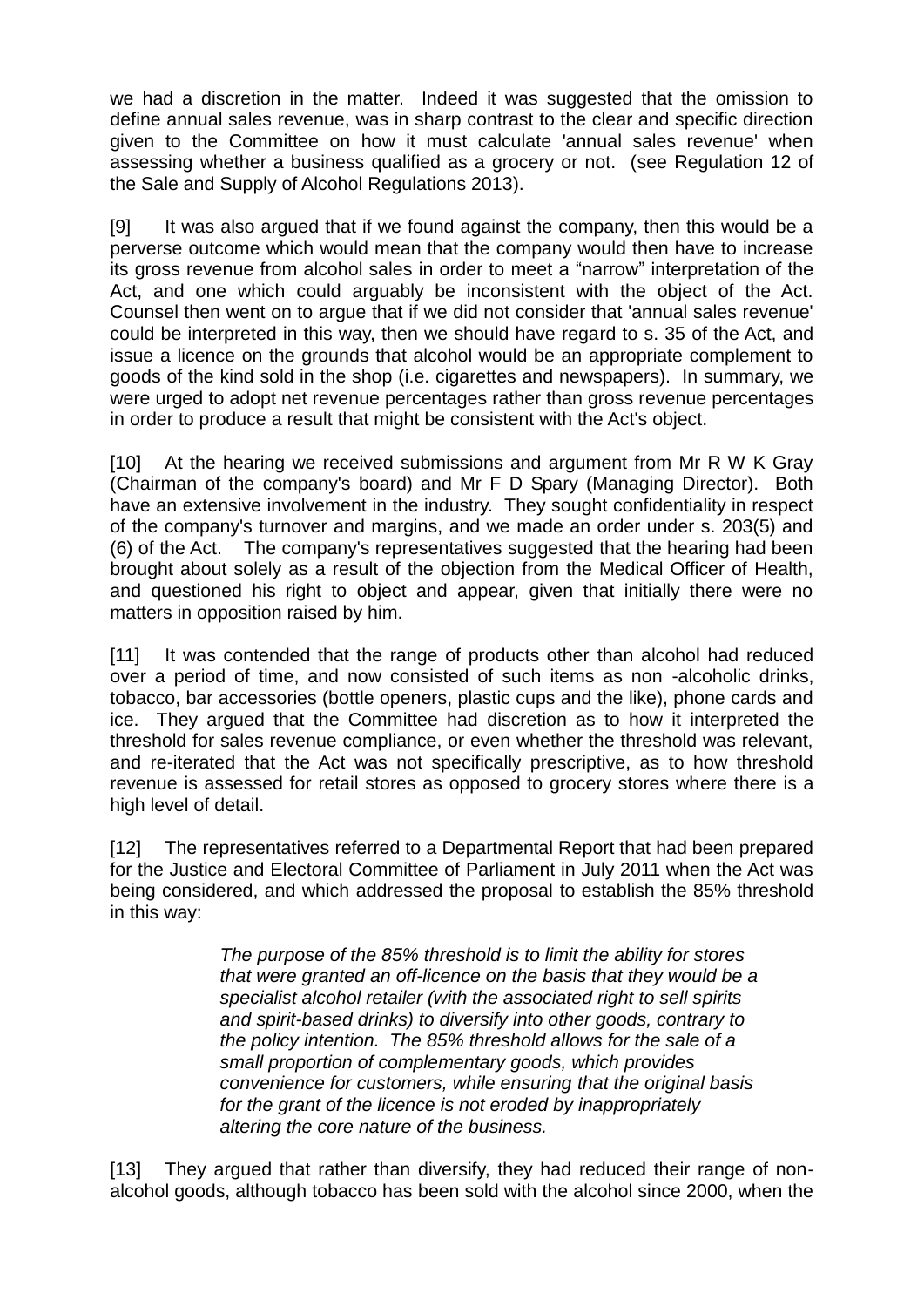first store was opened. They submitted that tobacco was a low margin product, and that sales of cigarettes had increased because of the absence of other shops selling the products, as well as the massive increase in excise over the years. It was suggested that if we accepted the net revenue figures rather than the gross revenue figures, then this would be a fairer way to assess the annual revenue, and the company would be compliant.

[14] Mr Gray contended that the five stores were first and foremost specialist liquor stores. He suggested that Christchurch had renewed off-licences where the thresholds had been challenged but no specific examples were given. Finally, he argued that an adverse ruling would force the company either to lower prices and try and increase alcohol sales with promotional campaigns, or reduce cigarette sales dramatically, and be forced to revise their business model, and promote the sale of alcohol in order to make up for the lost revenue.

### **The Licensing Inspector.**

[15] In her report, the Licensing Inspector gave us an excellent overview of the five premises. Unlike the applicant she suggested that the stores also sold fruit (lemons and limes), confectionery, snack foods and newspapers. She noted that the hours of operation for all premises were to be between 8.00am and 11.00pm daily. She confirmed that in respect of the first three applications, the Medical Officer of Health had initially reported no opposition, but within the reporting time (17<sup>th</sup> June 2016). Dr Bell had withdrawn his comments and opposed all five applications on the basis that they were in breach of s. 32(1) (b) of the Act.

[15] Ms Swinney had completed an analysis of the figures provided by the company's accountants, and was able to show that all five were in breach of the 85% threshold. On the other hand, in her final submission she accepted that the principal business of all five premises was the sale of alcohol.

# **Medical Officer of Health.**

[17] Dr D W Bell has been the designated Medical Officer of Health in the Otago and Southland Health Districts since 1998. He had opposed the renewals when he was advised of the annual sales revenue figures for the five bottle stores. He suggested that the figures did not appear to meet the new criteria in s.32 (1) (b) of the Act. He argued that we had little discretion in the matter given that the sales revenue figures had come from 'well-established accounting records'. He also argued that under the Sale of Liquor Act 1989, gross revenue had traditionally been used by the Authority when trying to establish the principal purpose of a business.

[18] Dr Bell argued that the probable purpose behind the new wording was to limit the number of retail stores selling alcohol. He suggested that the Act had limited supermarkets by their size, grocery stores by their revenue from grocery products, and specialist bottle stores by the 85% threshold. He contended that the wording of the new Act was designed to halt the proliferation of bottle stores, given the current wisdom that one of the triggers for alcohol related harm was the pre-loading of alcohol sold from bottle stores. Finally Dr Bell referred us to s.125 (a) of the Act which effectively prevents the Committee from renewing an off-licence which does not qualify under the 85% threshold law.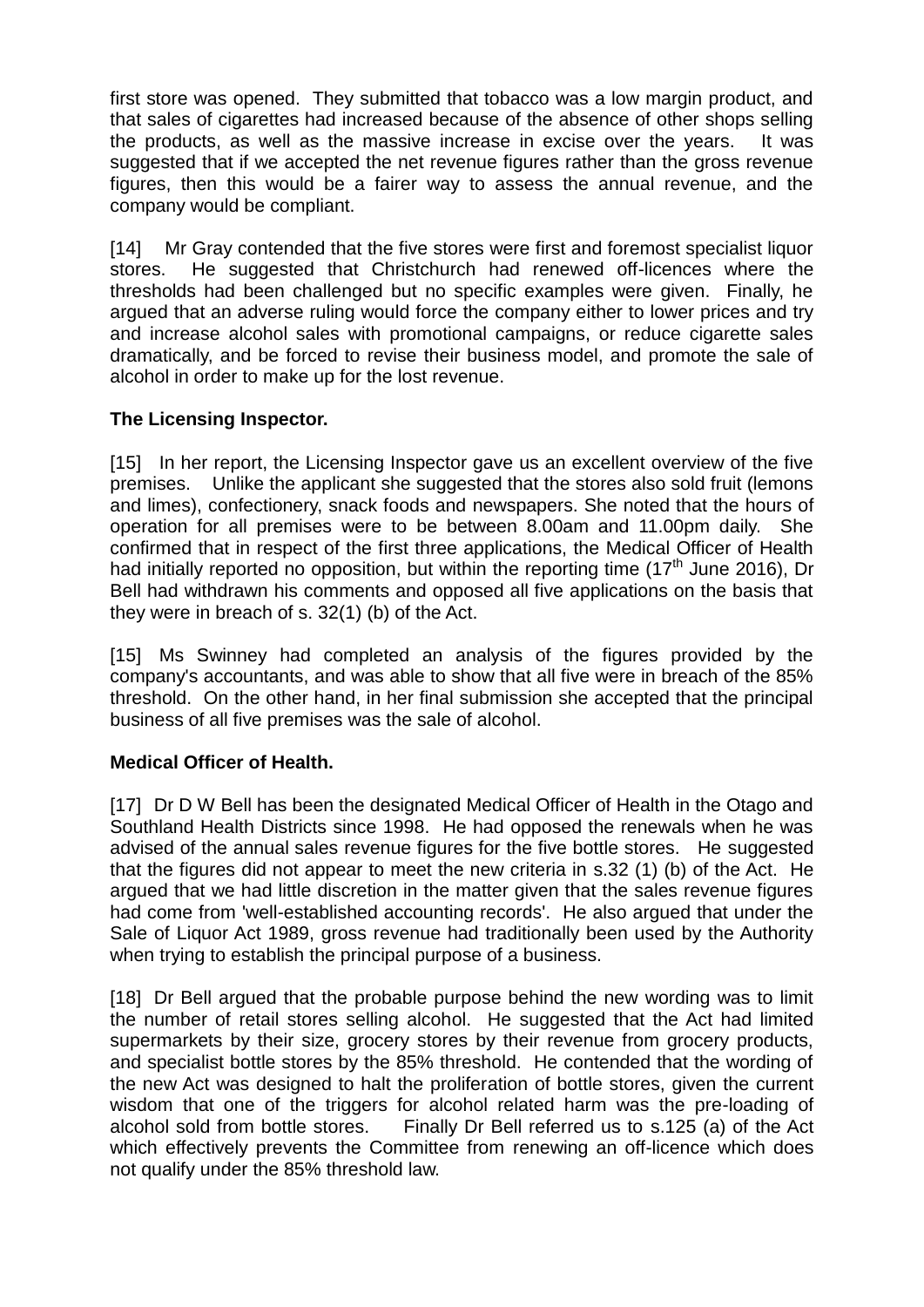## **The Committee's Decision and Reasons**

[19] Before considering the renewal application we need to clarify Dr Bell's status given that he initially indicated that he had no opposition to the first three applications, and then withdrew his lack of opposition when he became aware of the annual sales revenue figures. The decision of *Stephen Dennis Sargent v Kapiti Supermarket Limited* [2015] NZARLA PH 174 is authority for any Agency representative to change his or her position provided it is within the 15 working day reporting period. The Authority said this at para [15]:

*In terms of s.103(3)(b) of the Act the Police must decide within 15 working days after receiving a copy of the application whether or not they have any matters in opposition to it. Whether or not the Police have matters in opposition must be determined within the timeframe stated in the Act and the Police are bound by the indication that they give. There is nothing in the Act to prevent the Police altering their stance within the 15 day period.*

[20] Accordingly Dr Bell was entitled to change his mind, and entitled to be present and examine and cross-examine witnesses. The company needs to understand that we did not make a decision to hold a public hearing solely because of the report of the Medical Officer of Health. As it happens the report from the Inspector had greater detail and provided just as much incentive to find out whether or not the five shops were compliant.

[21] We turn to the renewal applications. The criteria to which this Committee must have regard are contained in s.131 of the Act. There is little point in reciting these criteria because the applicant is suitable and meets all the tests except in respect of the Agency reports, and the sales of non-alcohol products. The real issue is whether we have a discretion to decide what the Act means when it states that 85% of the annual sales revenue must be earned from the sale of alcohol.

[22] The relevant section of the Act is  $s.32$  (1)(b):

**An off-licence may be issued only -**

**for retail premises where (in the opinion of the licensing authority or licensing committee concerned) at least 85% of the annual sales revenue is expected to be earned from the sale of alcohol for consumption somewhere else;**

[23] The Eleventh Edition of the Concise Oxford English Dictionary defines 'revenue' as:

> *Income, especially when of a company and of a substantial nature – a state's annual income from which public's expenses are met.*

and 'income' as:

*Money received, especially on a regular basis, for work or through investments.*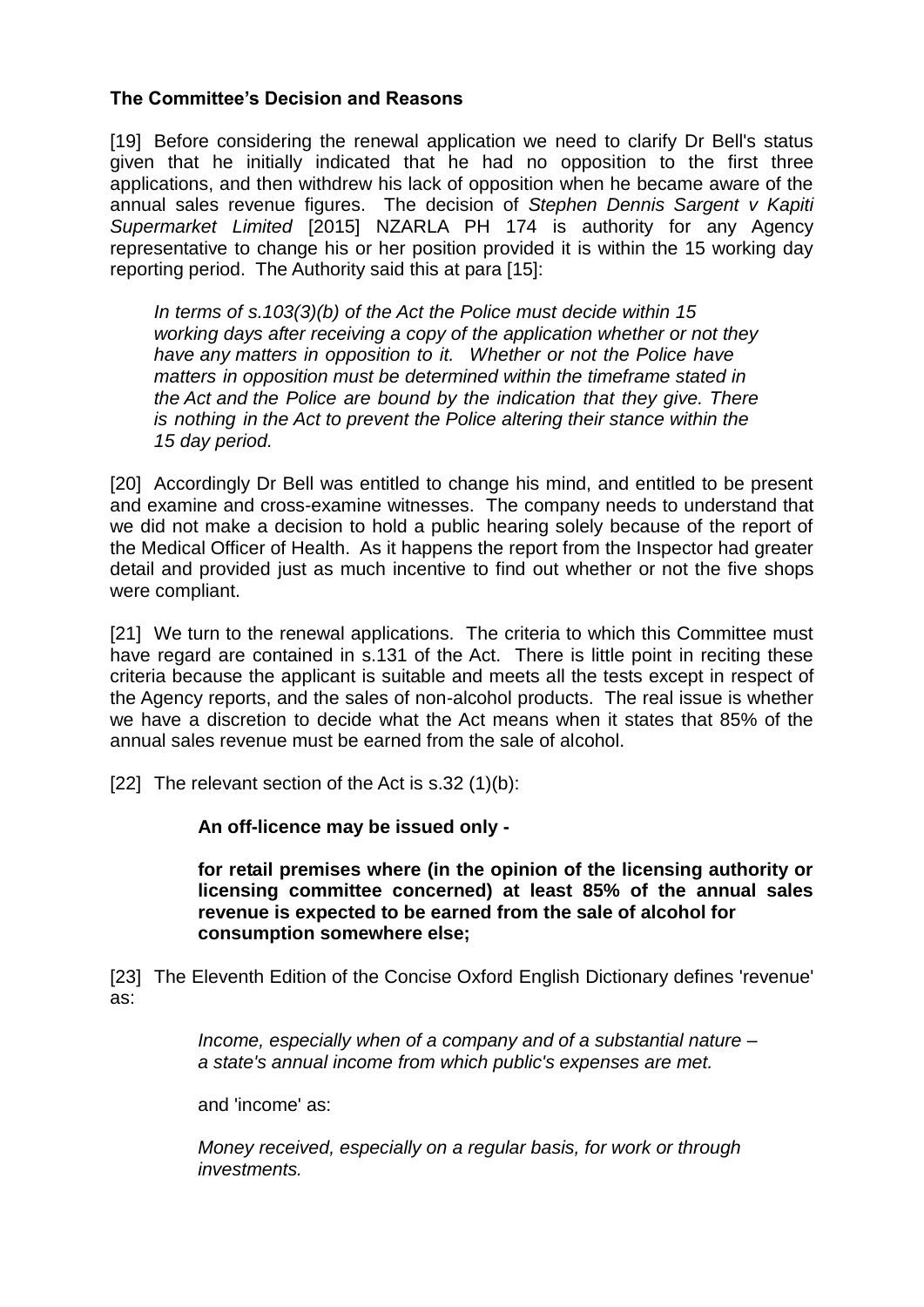[24] We are more than satisfied that annual sales revenue refers to money that is received through the till. It is the gross figure or the income received. It is not possible to apply a different standard given the plain and ordinary meaning of revenue. What the customer pays for the item is what produces the revenue. We gained considerable support for our view (apart from the definitions above) from Regulation 12 of the Sale and Supply of Alcohol Regulations 2013. This regulation came into force not to define the words 'annual sales revenue' but to prescribe the process that a grocery must go through to obtain a licence.

[25] A business that is seeking a 'grocery style off-licence' must produce a statement of **annual sales revenue** produced in accordance with regulations prescribing what information such statement must contain and how it must be set out. What is of great importance here is that the Act uses the same words – 'annual sales revenue' for grocery stores as well as bottle stores. Regulation 12 requires a verified statement of the gross sales revenue after deduction of all income derived from sales of tickets promoted by the New Zealand Lotteries Commission. The remainder of the revenue is then allocated to five categories including food, tobacco and alcohol. It is clear that the Regulation is talking about gross revenue.

[26] In short we have no discretion in the matter. It may be more difficult to assess the figures for a business that has yet to start operating. But in a case such as this, when the businesses have been trading for some time, and the statements produced are authentic, that is the end of the matter. The figures are not capable of manipulation. We must apply the law.

[27] There are two recent relevant cases that need to be considered. The first is a decision of the Auckland Licensing Committee in the name of **Cockle Bay Enterprises Limited** OF211 dated 18<sup>th</sup> April 2016 which was for the renewal of a grocery style off-licence. This is a Four Square business that has been operating since 2008. The statement required by s.33 (2)(a)(ii) of the Act showed that cigarettes (due to Government excises and taxes) was now 34.22% of gross sales revenue for the business, the highest of any category (including groceries). Pursuant to Regulation 6(1) (c) (Ascertaining Principal Business) the Committee was required to declare that the principal business was the sale of tobacco. It did so and therefore refused the renewal. The decision is currently under appeal to ARLA.

[28] In its decision, the Committee made these comments:

*[45] The committee records that this is an unfortunate result for the applicant which is otherwise worthy of gaining a renewal of its off-licence. It is a result that has occurred because of the requirement to apply a strictly mathematical formula set out in the regulation. The regulation does not allow a discretion to consider other matters where the result is caused by factors outside the control of an applicant. In this case the factor is the ever increasing rate of taxes on the sale of tobacco products leading to a distortion against the sale of other products.* 

[29] The second decision was delivered the day after the present hearing. It was an appeal to ARLA from a decision of the Dunedin District Licensing Committee granting the renewal of an off-licence to "Wests Southern Liquor". In the decision of **Marion Rosalind Poore & anor v Wests (NZ) Limited** [2016 NZARLA PH 347-348 the Authority reversed the Committee's decision and refused the renewal. The issue was whether 85% of the company's revenue was from the sale of alcohol. The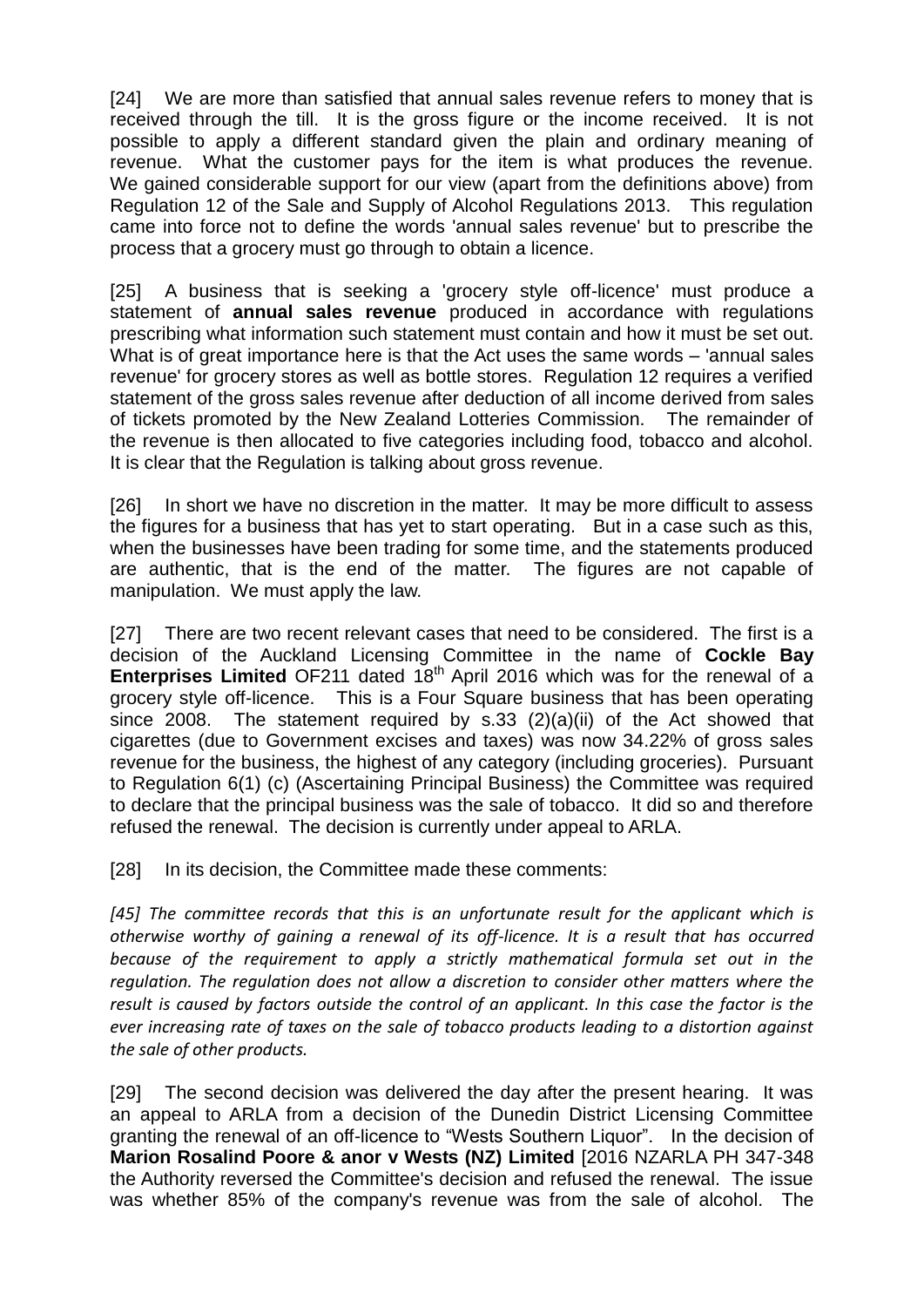company had been established as a cordial and soft drink factory in 1976, and in 1906 it began brewing beer.

[30] The company's problem was that it retailed its cordials plus sweets and icecreams from a small shop separated by curtains from an adjacent area that sold alcohol. There was a single counter with the one till attended by the same staff. The Authority had no difficulty in accepting that the total area was effectively one shop, and further, that the company was unable to show that the revenue from alcohol represented at least 85% of total annual revenue. In this case excise tax was not relevant. The Authority was dealing with annual sales revenue, and accordingly the company lost its licence to sell alcohol.

[31] In this case, there may have been some room for the argument that the company had not diversified into other product lines during the previous three years, but Parliament made the position quite clear when it passed s.125. We are prevented from renewing the off-licence because the five premises no longer qualify for a licence.

[32] We turn to the question of options. While we have difficulty in accepting Dr Bell's submission that these consequences were intended by Parliament, the company must face the fact that changes are necessary for survival.

What the company must appreciate is that its licences are privileges and as a specialist bottle store operator, it has the right to sell spirits and spirit based products unlike supermarkets or groceries. A licence does not guarantee profitability, and there are associated rules that should and will be enforced.

[33] We refer to the Law Commission's review of the Sale of Liquor Act 1989 entitled "Alcohol in our Lives – Curbing the Harm". In Chapter 2 "The Context for Reform" at paragraph 2.21 it was noted that the most recent Alcohol Advisory Alcohol Monitor put the figure of alcohol consumption away from licensed premises at 68%. In its 'Summary – A new Approach to the Regulation of Alcohol' at page 5, the Law Commission stated at paragraph 4 that New Zealanders now spend an estimated \$85 million a week on alcohol. At paragraph 36 the Commission listed 12 main features of the system designed to drive down alcohol related harm. Two of these features were (a) preventing a growing proliferation of alcohol outlets, and (b) tightening the law about off-licences.

[34] Availability of alcohol does matter, and the company needs to be aware that the alcohol products that it sells from its five stores contributes to the harm caused by caused by the excessive or inappropriate consumption away from licensed premises.

[35] In this context we are unimpressed by the suggestion that the company will be forced to sell alcohol at discounted prices to make up any shortfall in cigarette sales. The company does not have a licensed right to sustain its current revenue. Given that the purpose of the new Act is **for the benefit of the community as a whole** to put in place a new (but reasonable) system of control over the sale and supply of alcohol, it may well be that a revised business model could have unforeseen advantages.

[36] But these options or issues are now matters for the company. First and foremost it has the right to appeal this decision. For this to happen we will issue a final decision refusing the renewals. Secondly it may persuade us that it will comply